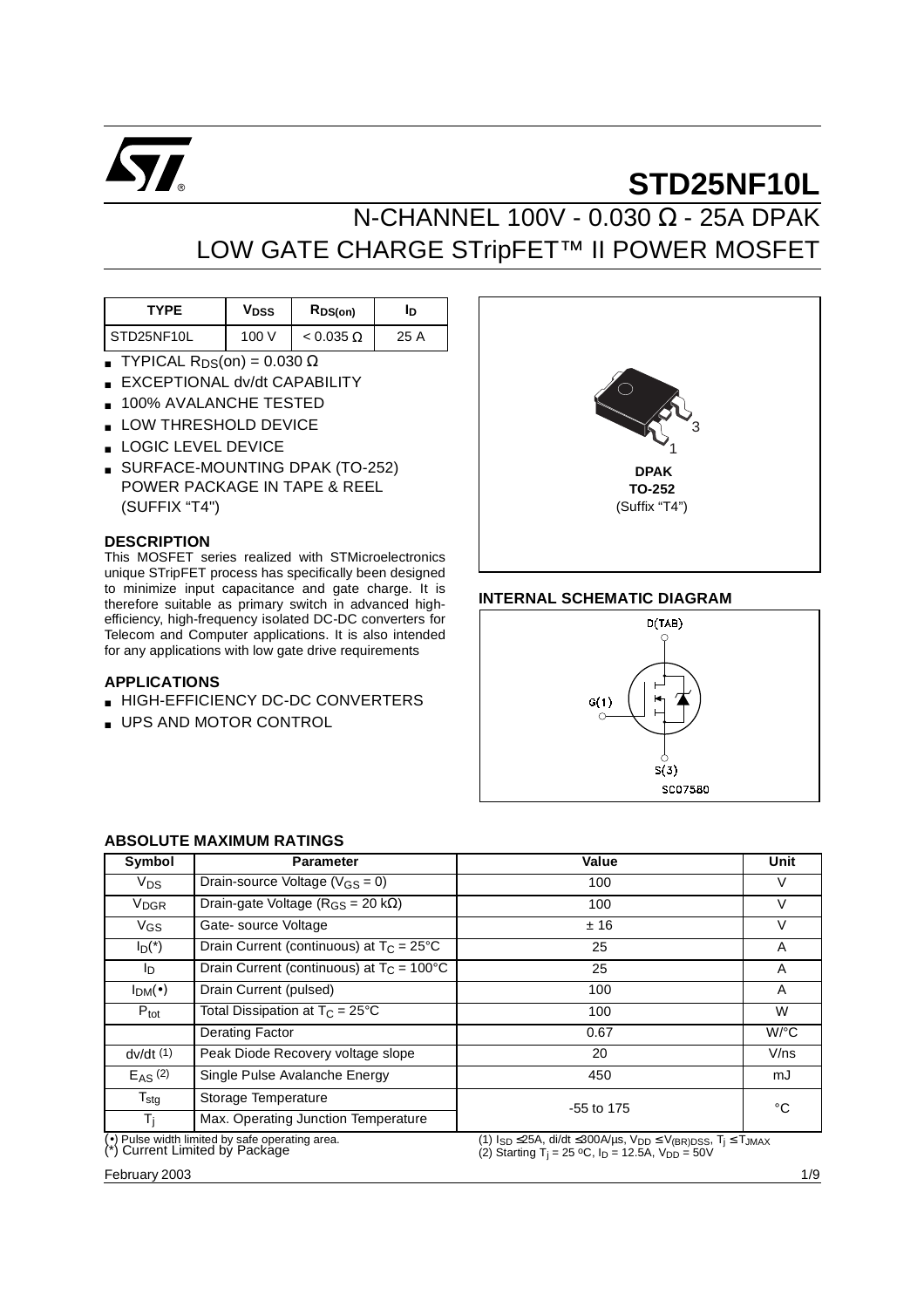# **THERMAL DATA**

| Rthi-case | Thermal Resistance Junction-case               | Max |     | °C/W   |
|-----------|------------------------------------------------|-----|-----|--------|
| Rthi-pcb  | Thermal Resistance Junction-pcb <sup>(#)</sup> | Max | 50  | °C/W   |
| -         | Maximum Lead Temperature For Soldering Purpose |     | 275 | $\sim$ |

 $(\#)$  When Mounted on 1 inch<sup>2</sup> FR-4 board, 2 oz of Cu.

## **ELECTRICAL CHARACTERISTICS** (T<sub>CASE</sub> = 25 °C UNLESS OTHERWISE SPECIFIED) OFF

| Symbol                  | <b>Parameter</b>                                            | <b>Test Conditions</b>                                                | Min. | Typ. | Max. | Unit     |
|-------------------------|-------------------------------------------------------------|-----------------------------------------------------------------------|------|------|------|----------|
| $V_{(BR)DSS}$           | Drain-source<br>Breakdown Voltage                           | $I_D = 250 \mu A$ , $V_{GS} = 0$                                      | 100  |      |      |          |
| <b>I</b> <sub>DSS</sub> | Zero Gate Voltage<br>Drain Current ( $V$ <sub>GS</sub> = 0) | $V_{DS}$ = Max Rating<br>$V_{DS}$ = Max Rating T <sub>C</sub> = 125°C |      |      | 10   | μA<br>μA |
| <b>I</b> GSS            | Gate-body Leakage<br>Current $(V_{DS} = 0)$                 | $V$ GS = $\pm$ 16 V                                                   |      |      | ±100 | nA       |

# ON (\***)**

| Symbol       | <b>Parameter</b>                     | <b>Test Conditions</b>                                                  |                   | Min. | Typ.           | Max.           | Unit   |
|--------------|--------------------------------------|-------------------------------------------------------------------------|-------------------|------|----------------|----------------|--------|
| $V$ GS(th)   | Gate Threshold Voltage               | $V_{DS} = V_{GS}$                                                       | $I_D = 250 \mu A$ |      |                | 2.5            |        |
| $R_{DS(on)}$ | Static Drain-source On<br>Resistance | $V_{GS} = 10 V$<br>$I_D = 12.5 A$<br>$V_{GS} = 4.5 V$<br>$I_D = 12.5 A$ |                   |      | 0.030<br>0.035 | 0.035<br>0.040 | Ω<br>Ω |

# DYNAMIC

| Symbol                                            | <b>Parameter</b>                                                                  | <b>Test Conditions</b>                | Min. | Typ.               | Max. | Unit           |
|---------------------------------------------------|-----------------------------------------------------------------------------------|---------------------------------------|------|--------------------|------|----------------|
| $g_{\text{fs}}$ $(*)$                             | <b>Forward Transconductance</b>                                                   | $V_{DS}$ = 15 V<br>$I_D = 12.5 A$     |      | 24                 |      |                |
| $C_{iss}$<br>C <sub>oss</sub><br>C <sub>rss</sub> | Input Capacitance<br>Output Capacitance<br><b>Reverse Transfer</b><br>Capacitance | $V_{DS} = 25V$ f = 1 MHz $V_{GS} = 0$ |      | 1710<br>250<br>110 |      | рF<br>pF<br>pF |

 $\sqrt{11}$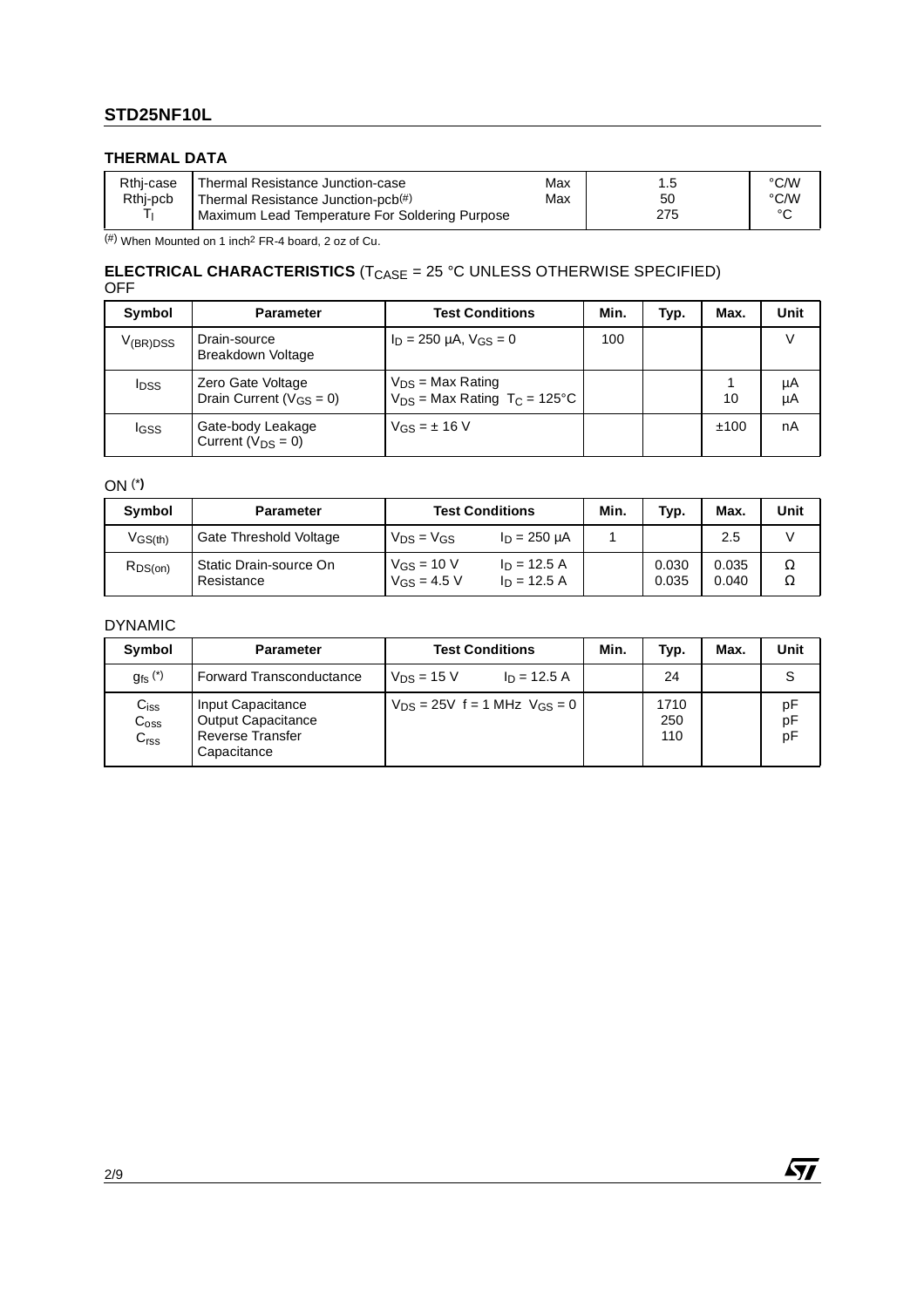# **ELECTRICAL CHARACTERISTICS** (continued)

# **SWITCHING ON**

| Symbol                               | <b>Parameter</b>                                                    | <b>Test Conditions</b>                                                                                 | Min. | Typ.            | Max. | Unit           |
|--------------------------------------|---------------------------------------------------------------------|--------------------------------------------------------------------------------------------------------|------|-----------------|------|----------------|
| $t_{d(on)}$<br>t <sub>r</sub>        | Turn-on Delay Time<br><b>Rise Time</b>                              | $ln = 12.5 A$<br>$V_{DD} = 50 V$<br>$R_G = 4.7 \Omega$<br>$V_{GS} = 5 V$<br>(Resistive Load, Figure 3) |      | 20<br>40        |      | ns<br>ns       |
| $Q_g$<br>$Q_{gs}$<br>$Q_{\text{gd}}$ | <b>Total Gate Charge</b><br>Gate-Source Charge<br>Gate-Drain Charge | $V_{DD} = 80 V In = 25 A V$ Gs = $5 V$                                                                 |      | 38<br>8.5<br>21 | 52   | пC<br>nC<br>nC |

## **SWITCHING OFF**

| Symbol             | <b>Parameter</b>                        | <b>Test Conditions</b>                                                                                          | Min. | Typ.     | Max. | Unit     |
|--------------------|-----------------------------------------|-----------------------------------------------------------------------------------------------------------------|------|----------|------|----------|
| $t_{d(off)}$<br>t۴ | Turn-off Delay Time<br><b>Fall Time</b> | $V_{DD} = 50 V$<br>$I_D = 12.5 A$<br>$R_G = 4.7\Omega$<br>$V$ <sub>GS</sub> = 5 V<br>(Resistive Load, Figure 3) |      | 58<br>20 |      | ns<br>ns |

# **SOURCE DRAIN DIODE**

| Symbol                                     | <b>Parameter</b>                                                                    | <b>Test Conditions</b>                                                                                                              | Min. | Typ.             | Max.      | Unit          |
|--------------------------------------------|-------------------------------------------------------------------------------------|-------------------------------------------------------------------------------------------------------------------------------------|------|------------------|-----------|---------------|
| I <sub>SD</sub><br>$I_{SDM}$ ( $\bullet$ ) | Source-drain Current<br>Source-drain Current (pulsed)                               |                                                                                                                                     |      |                  | 25<br>100 | Α<br>A        |
| Vsn <sup>(*)</sup>                         | Forward On Voltage                                                                  | $\mathsf{Iso} = 25 \,\mathrm{A}$<br>$V_{GS} = 0$                                                                                    |      |                  | 1.5       |               |
| $t_{rr}$<br>$Q_{rr}$<br><b>IRRM</b>        | Reverse Recovery Time<br>Reverse Recovery Charge<br><b>Reverse Recovery Current</b> | $di/dt = 100A/\mu s$<br>$\mathsf{Iso} = 25 \,\mathrm{A}$<br>$T_i = 150^{\circ}C$<br>$V_{DD} = 50 V$<br>(see test circuit, Figure 5) |      | 88<br>317<br>7.2 |           | ns<br>nC<br>Α |

(\*)Pulsed: Pulse duration = 300  $\mu$ s, duty cycle 1.5 %.

(•)Pulse width limited by safe operating area.

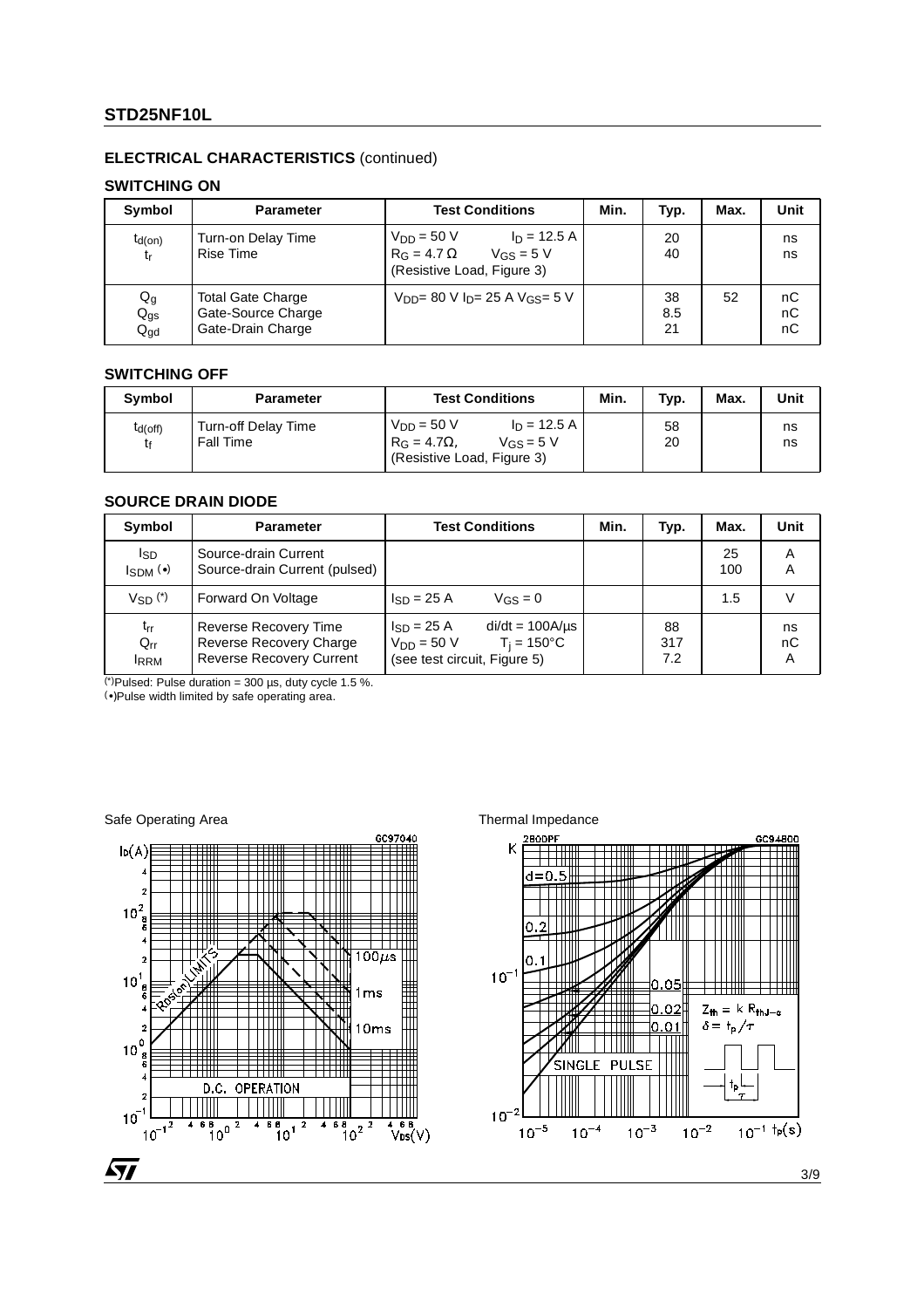

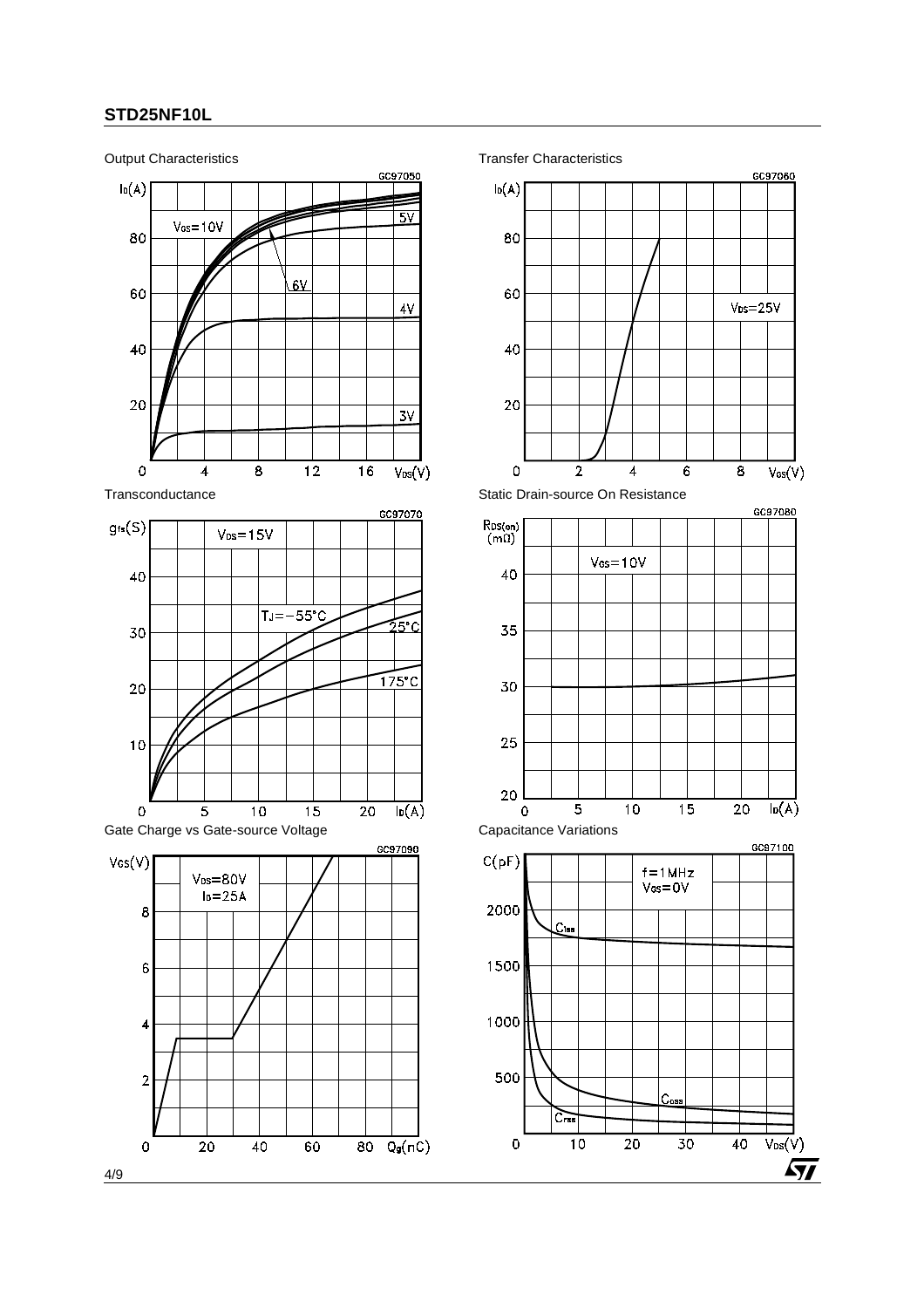

Normalized Gate Threshold Voltage vs Temperature Normalized on Resistance vs Temperature



 $0.8$ 

 $-50$ 

 $\overline{\circ}$ 

 $\overline{50}$ 

 $\overline{100}$ 

 $\overline{TJ(C)}$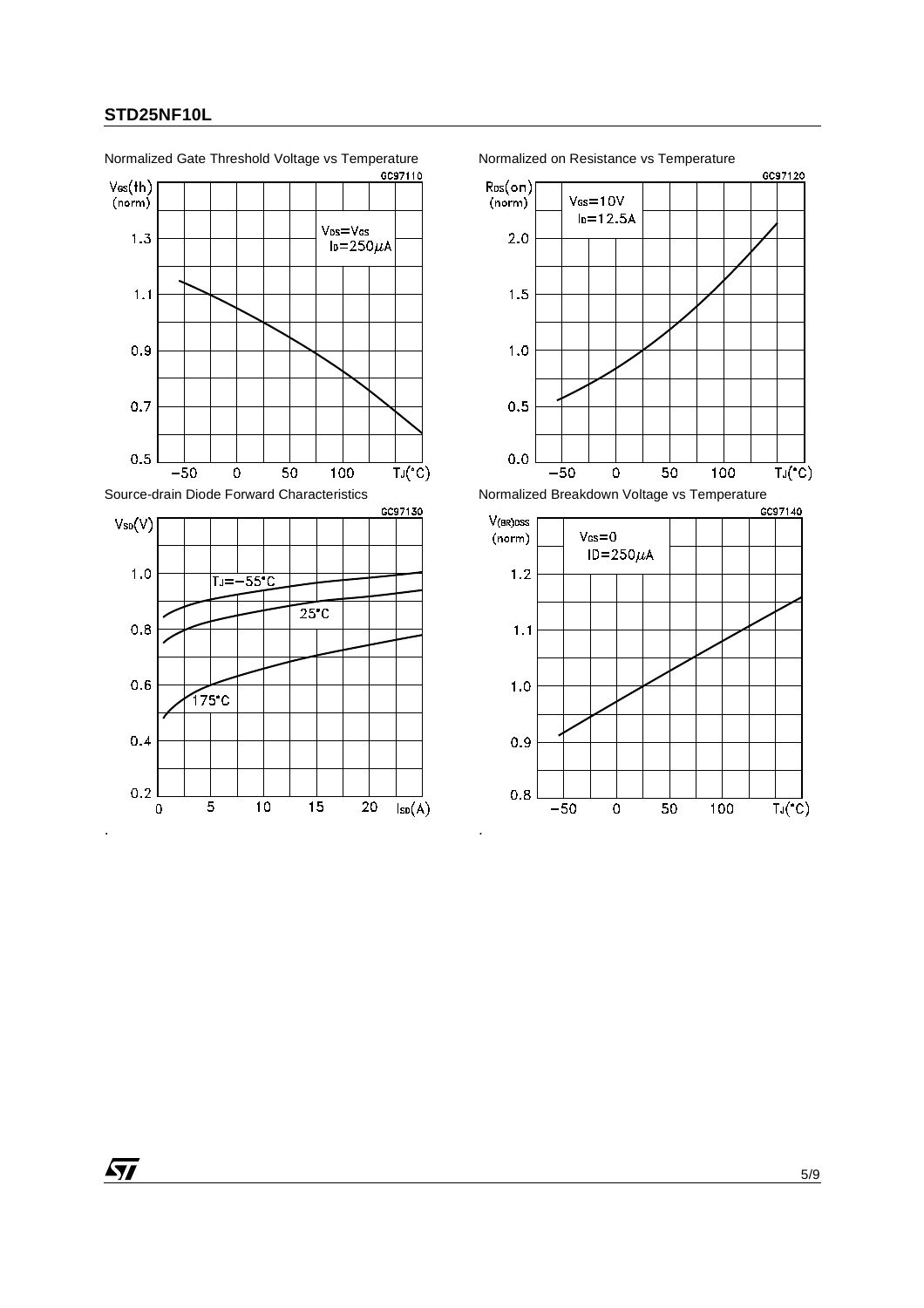# **Fig. 1:** Unclamped Inductive Load Test Circuit **Fig. 2:** Unclamped Inductive Waveform



**Fig. 3:** Switching Times Test Circuits For Resistive Load



**Fig. 5:** Test Circuit For Inductive Load Switching And Diode Recovery Times





**Fig. 4:** Gate Charge test Circuit



 $\sqrt{2}$ 

6/9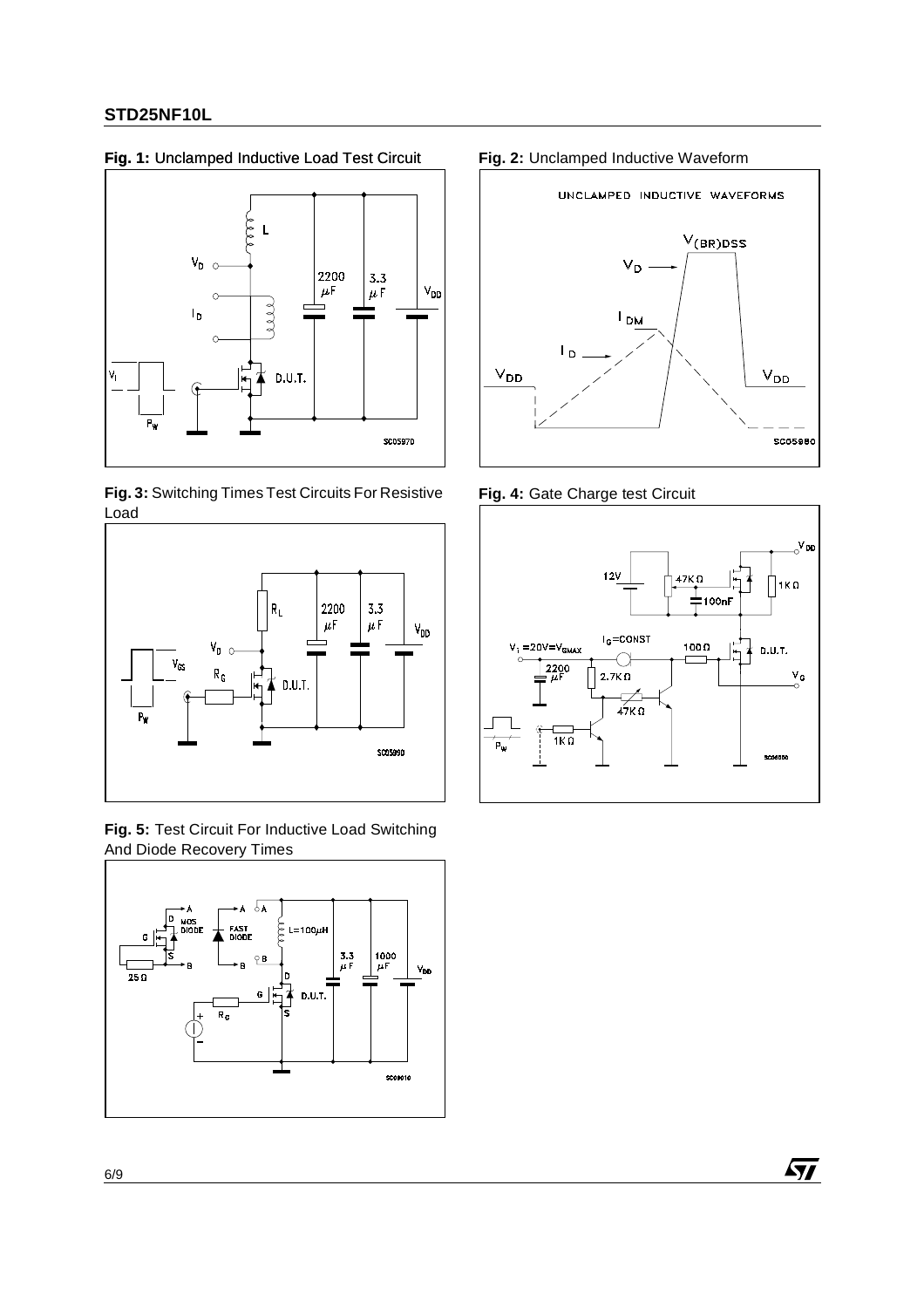| DIM.                      |      | mm      |         |       | inch  |       |
|---------------------------|------|---------|---------|-------|-------|-------|
|                           | MIN. | TYP.    | MAX.    | MIN.  | TYP.  | MAX.  |
| A                         | 2.2  |         | 2.4     | 0.086 |       | 0.094 |
| A <sub>1</sub>            | 0.9  |         | 1.1     | 0.035 |       | 0.043 |
| A2                        | 0.03 |         | 0.23    | 0.001 |       | 0.009 |
| B                         | 0.64 |         | 0.9     | 0.025 |       | 0.035 |
| <b>B2</b>                 | 5.2  |         | 5.4     | 0.204 |       | 0.212 |
| $\mathbf C$               | 0.45 |         | 0.6     | 0.017 |       | 0.023 |
| C <sub>2</sub>            | 0.48 |         | 0.6     | 0.019 |       | 0.023 |
| D                         | 6    |         | $6.2\,$ | 0.236 |       | 0.244 |
| E                         | 6.4  |         | 6.6     | 0.252 |       | 0.260 |
| G                         | 4.4  |         | 4.6     | 0.173 |       | 0.181 |
| $\boldsymbol{\mathsf{H}}$ | 9.35 |         | 10.1    | 0.368 |       | 0.397 |
| L2                        |      | $0.8\,$ |         |       | 0.031 |       |
| L4                        | 0.6  |         | 1       | 0.023 |       | 0.039 |

# **TO-252 (DPAK) MECHANICAL DATA**



7/9

 $\overline{M}$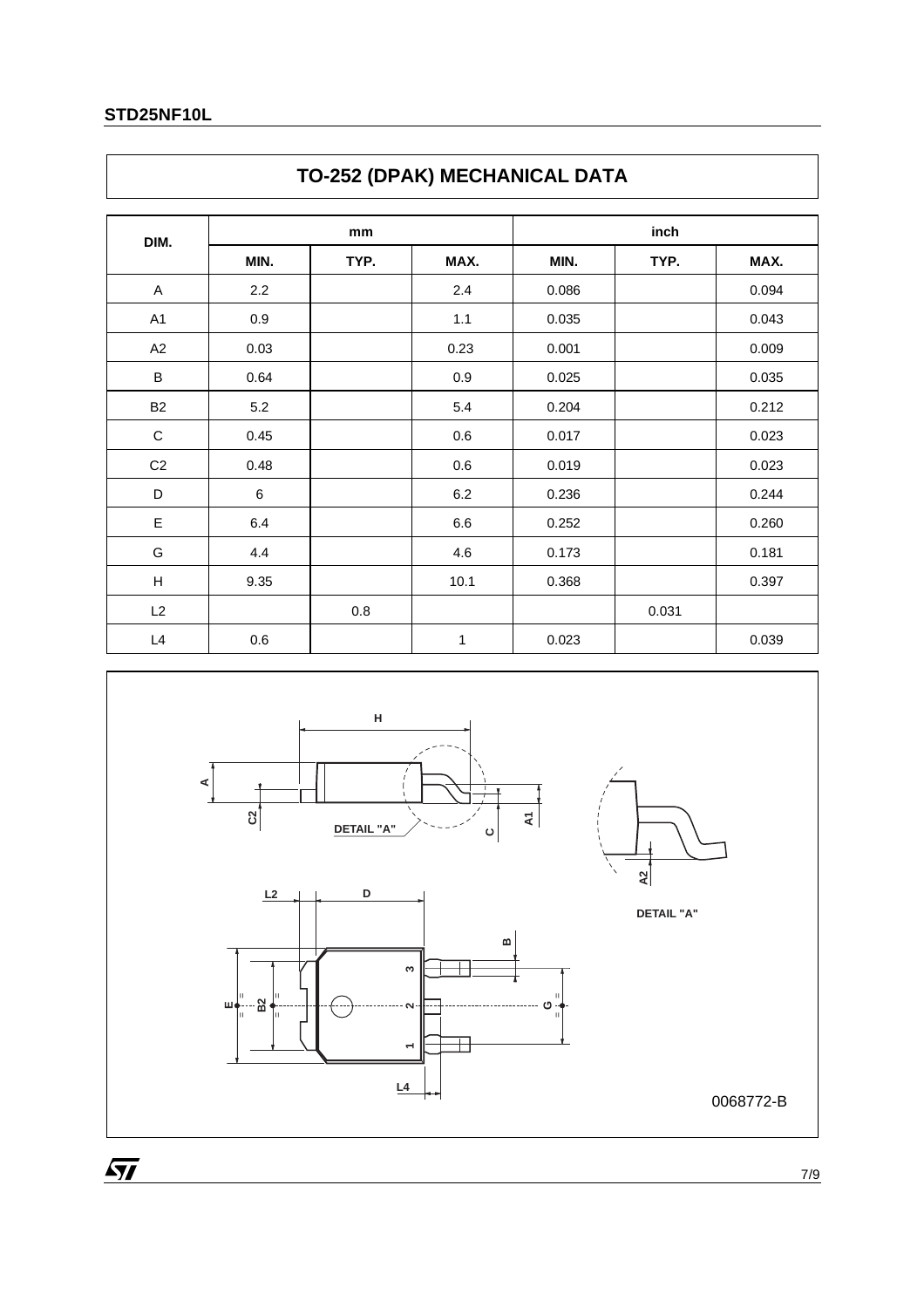

# TAPE AND REEL SHIPMENT (suffix "T4")\*



57

8/9